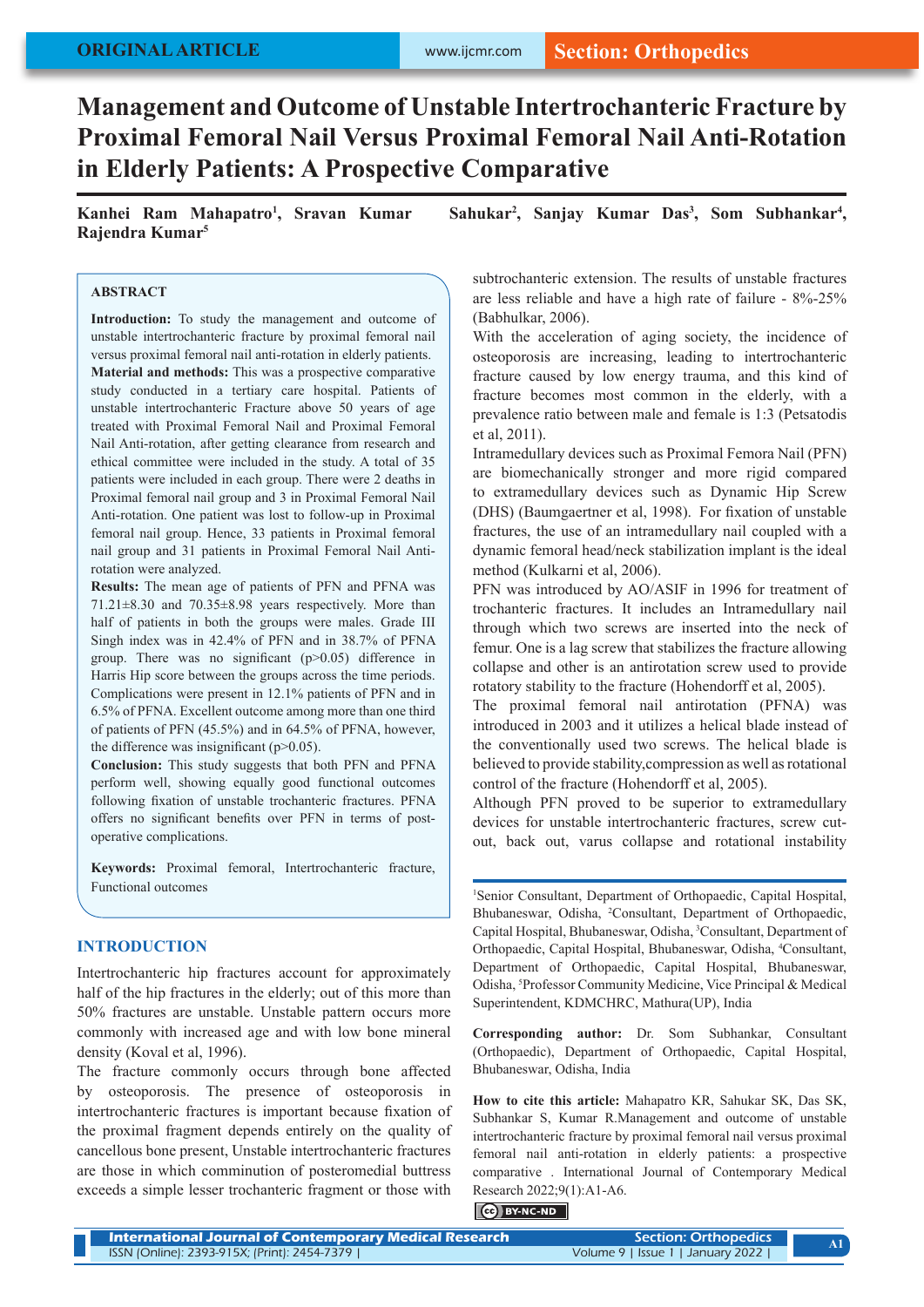continued to be significant postoperative complications, with up to 31% complication rates being reported in literature (Kashid et al, 2016).

PFNA was designed to achieve to better stabilization of the femoral head and neck by using a single helical blade rather than a screw system for fixation (Raviraj et al, 2012).

The aim of this study was to study the management and outcome of unstable intertrochanteric fracture by proximal femoral nail versus proximal femoral nail anti-rotation in elderly patients.

# **MATERIAL AND METHODS**

This was a prospective comparative study conducted in a tertiary care hospital. Patients of unstable intertrochanteric Fracture above 50 years of age treated with Proximal Femoral Nail and Proximal Femoral Nail Anti-rotation, after getting clearance from research and ethical committee were included in the study. Patients with pathological fractures, open fracture, any other fracture in same extremity, neuromuscular disorders and life threatening co-morbid conditions were excluded from the study.

#### **Methods**

Fracture type was assessed and recorded as per AO classification system after obtaining radiographs – An anteroposterior view of the pelvis with both hips and a lateral view of the affected hip. Singh's index (Singh et al, 1970) was used to grade the radiographs for the degree of osteoporosis. A bolus dose of antibiotic inj. Ceftriaxone 1gm i/v was given pre-operatively, half an hour before surgery.

Proximal Femoral Nail Anti-rotation group

All patients were administered spinal anaesthesia and positioned supine on a fracture table prior to closed reduction of fracture and were monitored under C-Arm X-ray. Then reduction of the fracture was performed. After successful reduction, a lateral incision of 2-3 cm was made 2 cm superior to the apex of greater trochanter, then the apex of greater trochanter was exposed by bluntly dissecting gluteus medius.

With the guidance of C-arm X-ray, a hole was made on the apex of greater trochanter with hollow pointed cone, a guide pin was inserted, and then a hollow intramedullary drill was used to enlarge the medullary cavity along the pin. After enlarging the cavity, the main nail of PFNA was inserted along the pin. The reduction of fracture was confirmed with C-arm X-ray, and then the pin was driven into the neck of femur from the proximal locking hole with matching guider. Posteroanterior film of C-arm X-ray showed that the pin would be 5 - 10 mm beneath the articular surface of femur, and the lateral film showed that it was located at centre of or slightly posterior to the head of femur. Moreover, the distance between the pin tip and the apex of femur head could be visible in posteroanterior and lateral film, namely Tip-Apex Distance (TAD), which was not be over 20 mm. The reamer was used to enlarge the medullary cavity along the pin again. According to the depth measured by guide pin, a helical blade of appropriate length was driven into the bone, and then tightened. Later, distal locking nail and

screw cap was installed with the guidance of C-arm X-ray. The reduction of fracture should be satisfactory according to posteroanterior and lateral C-arm X-ray. The wound was washed, sutured and dressed without postoperative drainage. Proximal femoral nail group

Patient was given spinal anaesthesia and was shifted to a fracture table in supine position. Operative leg was slightly adducted and put on traction. Opposite limb was put in a full abduction as to give space for the C-arm in between the legs. Reduction was achieved by traction and internal rotation primarily mid adduction or abduction as required. Reduction was checked in a C-arm with anterior - posterior and lateral view.

Entry point was taken with awl/guide pin over a protector sleeve, it was on the tip of the Greater Trochanter anteroposterior and lateral position. Guide wire: 2.8mm guide wire was inserted in to the femoral shaft and across the fracture site in 6 degree of valgus: Its position was checked in the C-arm and the entry was widened with the awl.

Reaming of the proximal femur was done up to the proximal part of the nail to be introduced. Nail was fixed on the jig and the alignment was checked. Then the nail was inserted into the femur. The position of the holes for the proximal screws was checked in the C-arm for the depth of the nail.

# **Follow up**

### **Radiological:**

Anteroposterior (AP) and lateral radiograph was taken for all the patients at each follow-up for evaluation of fracture healing and implant position. Clinical and radiological assessment of fracture union/ complications for all the patients was done post-operatively at 6 weeks, 3 months, 6 months and 9 month.

#### **Functional evaluation:**

Functional evaluation was done at 6 weeks, 3 months, 6 months and 9 month at each follow up using Harris Hip Score (Harris, 1969).

# **STATISTICAL ANALYSIS**

The results are presented in frequencies, percentages and mean±SD. The Chi-square test was used to analysis categorical variables. The Unpaired t-test was used to compare continuous variables. The  $p$ -value $\leq 0.05$  was considered significant. All the analysis was carried out on SPSS 16.0 version (Chicago, Inc. USA).

#### **RESULTS**

A total of 35 patients were included in each group. There were 2 deaths in Proximal femoral nail group and 3 in Proximal Femoral Nail Anti-rotation. One patient was lost to follow-up in Proximal femoral nail group. Hence, 33 patients in Proximal femoral nail group and 31 patients in Proximal Femoral Nail Anti-rotation were analyzed.

The mean age of patients of PFN and PFNA was  $71.21 \pm 8.30$ and 70.35±8.98 years respectively. More than half of patients in both the groups were males. There was no significant (p>0.05) difference in age and gender between the groups showing comparability of the groups in terms of age and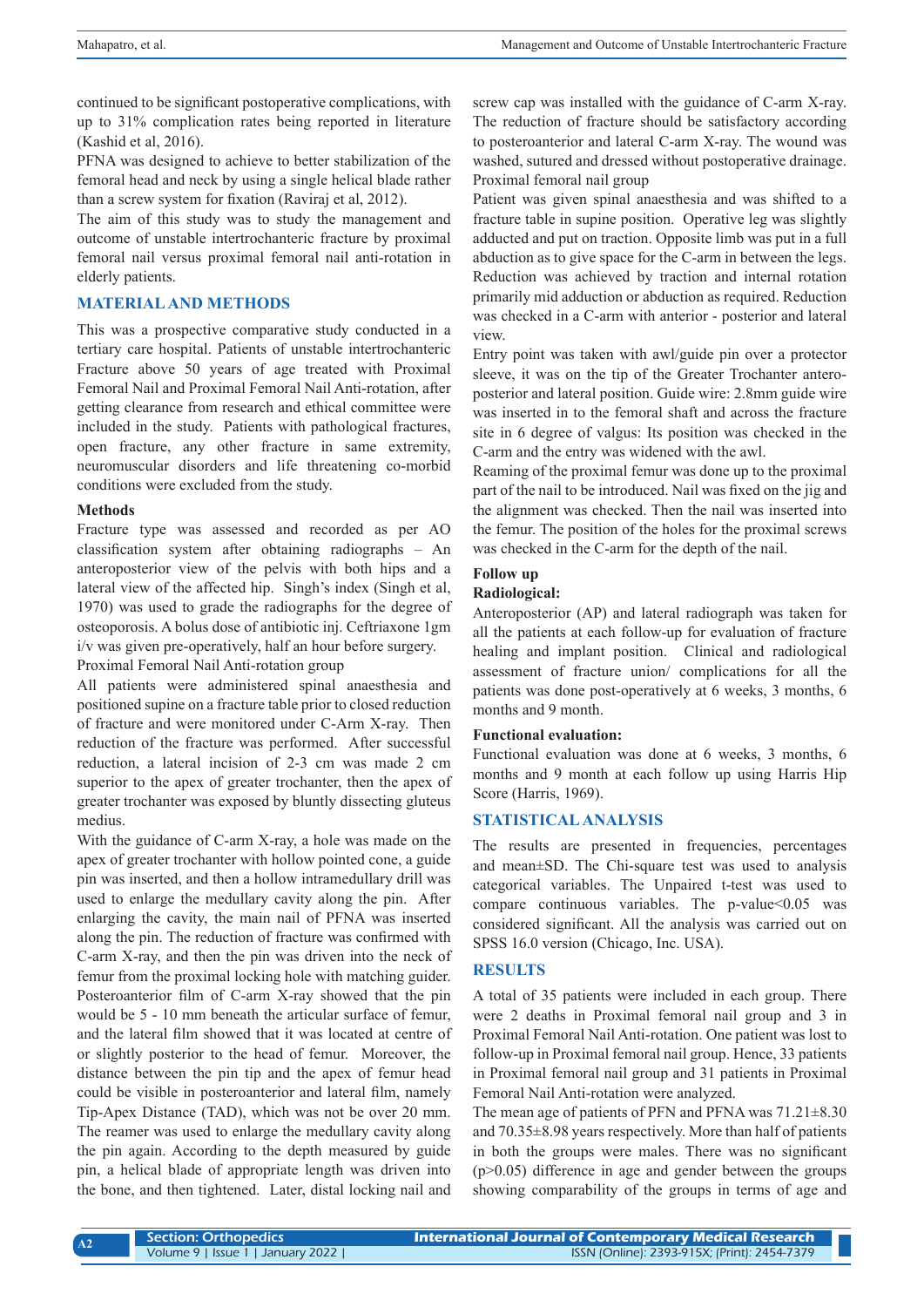gender. Left side fracture was among more than half of patients in both PFN (54.5%) and PFNA (58.1%) groups. The duration of surgery was significantly (p=0.0001) higher among patients of PFN (84.06±10.31 minutes) than PFNA (62.06±6.01 minutes). 31A2- Unstable fracture was in 48.5% patients of PFN and in 32.3% of PFNA (Table-1).

Grade III Singh index was in 42.4% of PFN and in 38.7% of PFNA group. However, grade II Singh index was in 21.2%

patients of PFN and in 29% of PFNA (Table-2). There was no significant  $(p>0.05)$  difference in Harris Hip score between the groups across the time periods (Table-3). Callus was present in all patients at 6 weeks in both the groups. Union in progress was present in all patients at 3 months and 6 months in both the groups. Union in progress was present in 9.1% patients of PFN and in 3.2% of PFNA at 9 months (Table-4).

| <b>Basic characteristics</b>                                         | Proximal femoral nail (PFN) | <b>Proximal Femoral Nail Anti-rota-</b> | $p-value1$ |  |  |
|----------------------------------------------------------------------|-----------------------------|-----------------------------------------|------------|--|--|
|                                                                      | $(n=33)$                    | tion (PFNA) $(n=31)$                    |            |  |  |
| Age in years, mean±SD                                                | $71.21 \pm 8.30$            | $70.35 \pm 8.98$                        | 0.69       |  |  |
| Gender, no. $(\%)$                                                   |                             |                                         |            |  |  |
| Male                                                                 | 19(57.6)                    | 16(51.6)                                | 0.63       |  |  |
| Female                                                               | 14(42.4)                    | 15 (48.4)                               |            |  |  |
| Side, no. $(\%)$                                                     |                             |                                         |            |  |  |
| Left                                                                 | 18 (54.5)                   | 18(58.1)                                | 0.77       |  |  |
| Right                                                                | 15(45.5)                    | 13 (41.9)                               |            |  |  |
| Operating time in minutes, mean±SD                                   | $84.06 \pm 10.31$           | $62.06\pm6.01$                          | $0.0001*$  |  |  |
| Fracture pattern                                                     |                             |                                         |            |  |  |
| 31A2-Unstable                                                        | 16(48.5)                    | 10(32.3)                                | 0.18       |  |  |
| 31A3-Unstable                                                        | 17(51.5)                    | 21(67.7)                                |            |  |  |
| <sup>1</sup> Unpaired t-test/Chi-squire test, *Significant           |                             |                                         |            |  |  |
| <b>Table-1:</b> Basic characteristics of patients between the groups |                             |                                         |            |  |  |

| Grading                                                                        | Proximal femoral nail (PFN)<br>$(n=33)$ |      | <b>Proximal Femoral Nail Anti-rotation</b><br>$(PFNA)$ (n=31) |      | $p-value1$ |  |
|--------------------------------------------------------------------------------|-----------------------------------------|------|---------------------------------------------------------------|------|------------|--|
|                                                                                |                                         | 21.2 |                                                               | 29.0 | 0.15       |  |
| Ш                                                                              | 14                                      | 42.4 |                                                               | 38.7 |            |  |
|                                                                                |                                         | 24.2 |                                                               | 6.5  |            |  |
|                                                                                |                                         | 12.1 |                                                               | 25.8 |            |  |
| <sup>1</sup> Chi-square test *Significant                                      |                                         |      |                                                               |      |            |  |
| Table-2: Comparison of degree of osteoporosis (Singh Index) between the groups |                                         |      |                                                               |      |            |  |

| Time periods                                                                              | Proximal femoral nail (PFN) | <b>Proximal Femoral Nail Anti-rotation (PFNA)</b> | $p-value1$ |  |  |
|-------------------------------------------------------------------------------------------|-----------------------------|---------------------------------------------------|------------|--|--|
|                                                                                           | $(n=33)$                    | $(n=31)$                                          |            |  |  |
| 6 weeks                                                                                   | $25.33 \pm 5.08$            | $27.94 \pm 5.27$                                  | 0.06       |  |  |
| 3 months                                                                                  | $46.18\pm6.43$              | $45.94 \pm 7.76$                                  | 0.89       |  |  |
| 6 months                                                                                  | $71.06\pm7.49$              | $67.35\pm8.16$                                    | 0.06       |  |  |
| 9 months                                                                                  | $90.91 \pm 8.71$            | $88.39 \pm 11.50$                                 | 0.32       |  |  |
| <sup>1</sup> Unpaired t-test                                                              |                             |                                                   |            |  |  |
| <b>Table-3:</b> Comparison of Harris Hip score between the groups across the time periods |                             |                                                   |            |  |  |

| <b>Time periods</b>          |                                                                                        | Proximal femoral nail (PFN)<br>$(n=33)$ | Proximal Femoral Nail Anti-rotation (PFNA)<br>$(n=31)$ |        | $p-value1$ |  |
|------------------------------|----------------------------------------------------------------------------------------|-----------------------------------------|--------------------------------------------------------|--------|------------|--|
| 6 weeks                      |                                                                                        |                                         |                                                        |        |            |  |
| Callus present               | 33                                                                                     | 100.0                                   | 31                                                     | 100.00 |            |  |
| 3 months                     |                                                                                        |                                         |                                                        |        |            |  |
| Union in progress            | 33                                                                                     | 100.0                                   | 31                                                     | 100.00 |            |  |
| 6 months                     |                                                                                        |                                         |                                                        |        |            |  |
| Union in progress            | 33                                                                                     | 100.0                                   | 31                                                     | 100.00 |            |  |
| 9 months                     |                                                                                        |                                         |                                                        |        |            |  |
| Union in progress            |                                                                                        | 9.1                                     |                                                        | 3.2    | 0.63       |  |
| Union present                | 30                                                                                     | 90.9                                    | 30                                                     | 96.8   |            |  |
| <sup>1</sup> Chi-square test |                                                                                        |                                         |                                                        |        |            |  |
|                              | Table-4: Comparison of radiological outcome between the groups across the time periods |                                         |                                                        |        |            |  |

| International Journal of Contemporary Medical Research | Section: Orthopedics              |  |
|--------------------------------------------------------|-----------------------------------|--|
| ISSN (Online): 2393-915X; (Print): 2454-7379           | Volume 9   Issue 1   January 2022 |  |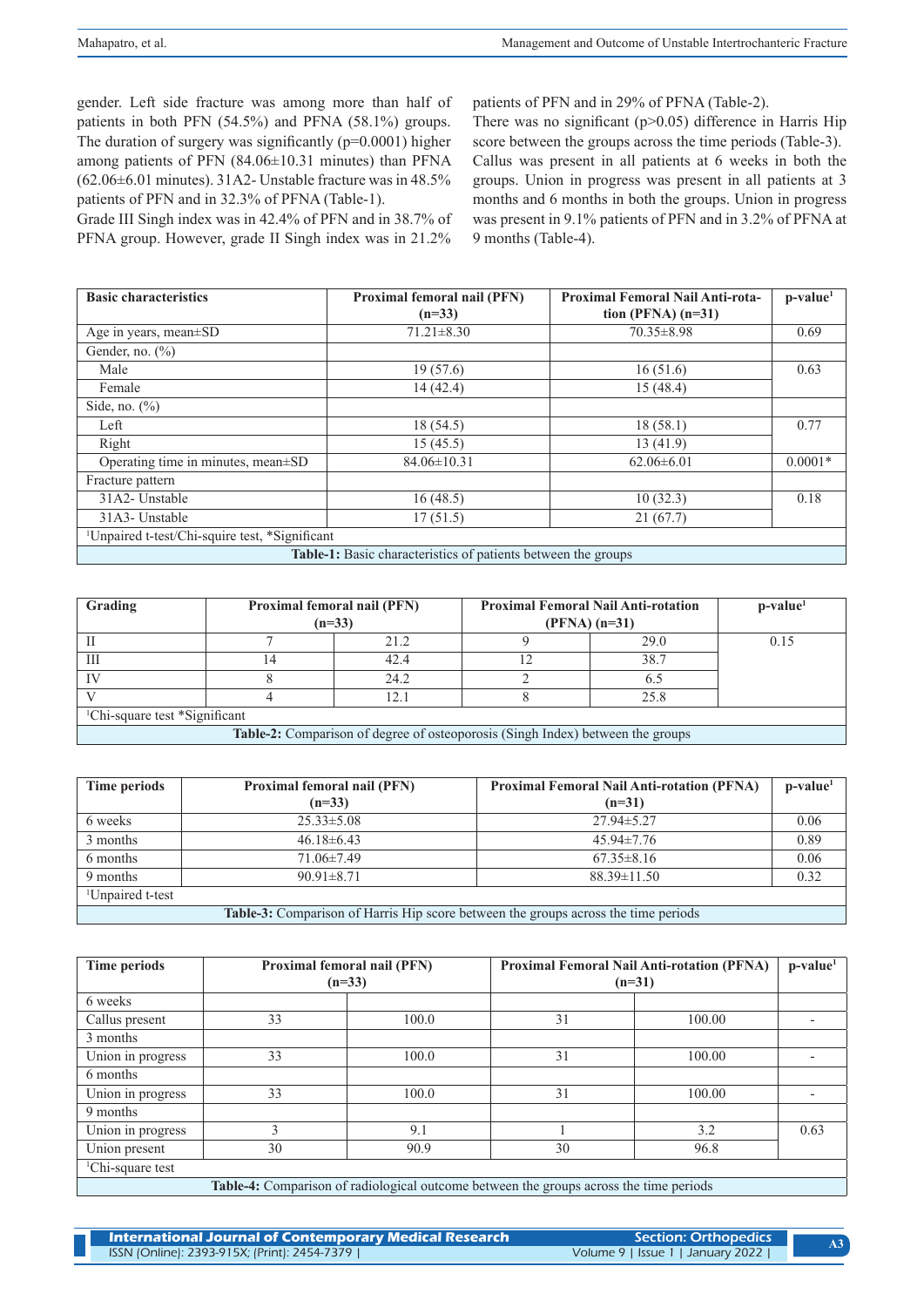| <b>Complications</b>                                           | <b>Proximal femoral nail (PFN)</b><br>$(n=33)$ |      | <b>Proximal Femoral Nail Anti-rotation</b><br>$(PFNA)$ (n=31) |      | $p-value1$ |
|----------------------------------------------------------------|------------------------------------------------|------|---------------------------------------------------------------|------|------------|
| Present                                                        |                                                | 12.1 |                                                               | 6.5  | 0.72       |
| Absent                                                         | 29                                             | 87.9 | 29                                                            | 95.5 |            |
| Type of complications                                          |                                                |      |                                                               |      |            |
| Screw backout                                                  |                                                | 3.0  |                                                               | 6.5  | 0.38       |
| Z-effect                                                       |                                                | 9.1  |                                                               | 0.0  |            |
| <sup>1</sup> Chi-square test                                   |                                                |      |                                                               |      |            |
| <b>Table-5:</b> Comparison of complications between the groups |                                                |      |                                                               |      |            |

| <b>Results</b>                                                 | <b>Proximal femoral nail (PFN)</b> |      | <b>Proximal Femoral Nail Anti-rotation (PFNA)</b> | $p-value1$ |      |  |
|----------------------------------------------------------------|------------------------------------|------|---------------------------------------------------|------------|------|--|
|                                                                | $(n=33)$                           |      | $(n=31)$                                          |            |      |  |
| Excellent                                                      |                                    | 45.5 | 20                                                | 64.5       | 0.29 |  |
| Good                                                           |                                    | 33.3 |                                                   | 16.1       |      |  |
| Fair                                                           |                                    | 9.1  |                                                   | 12.9       |      |  |
| Poor                                                           |                                    | 12.1 |                                                   | 6:         |      |  |
| <sup>1</sup> Chi-square test *Significant                      |                                    |      |                                                   |            |      |  |
| <b>Table-6:</b> Comparison of final outcome between the groups |                                    |      |                                                   |            |      |  |

Complications were present in 12.1% patients of PFN and in 6.5% of PFNA. Screw backout type of complication was in 3% patients of PFN and in 6.5% of PFNA. However, difference was insignificant (p>0.05) (Table-5).

Excellent outcome among more than one third of patients of PFN (45.5%) and in 64.5% of PFNA, however, the difference was insignificant ( $p>0.05$ ) (Table-6).

# **DISCUSSION**

Closed management of these injuries poses difficulty in obtaining and maintaining a reduction, making operative treatment the ideal treatment. Currently, common modes of fixation devices used are Blade plate systems, Sliding screw systems and Intra-medullary devices. Since its introduction in the 1980s, cephalomedullary fixation for IT fractures in the elderly has gained popularity. Aside from the theoretical advantage of being less invasive and biomechanically superior, these devices have been advocated in cases of unstable fracture patterns such as reverse obliquity, lateral wall incompetence, sub-trochanteric extension, and medial calcar disruption (Matre et al, 2013; Okcu et al, 2013).

The aim of this study was to study the management and outcome of unstable intertrochanteric fracture by proximal femoral nail versus proximal femoral nail anti-rotation in elderly patients.

In this study, the mean age of patients of PFN and PFNA was 71.21±8.30 and 70.35±8.98 years respectively. More than half of patients in both the groups were males. Kashid et al (2016) reported similar results in regard to age in which The mean age of patients in PFN and PFNA groups was 64.36  $\pm$  8.28 years and 65.36  $\pm$  8.66 years respectively and did not differ significantly ( $p = 0.678$ ). However, a significant (p=0.05) difference in the age was reported between patients treated with PFN (60.78 years) and PFNA (74.12 years) (Sharma et al, 2017). In the study by Sharma et al (2017), there were 69.5% males in PFN group and 40% in PFNA group. Kashid et al (2016) reported that the subjects of PFN and PFNA groups were also gender matched as the number of females and males was same in the two groups.

This study found that 31A2- Unstable fracture was in 48.5% patients of PFN and in 32.3% of PFNA. In contrast to this study, Sharma et al (2017) found 31A3 fractures in 30.4% of PFN and in 12% of PFNA. Kashid et al (2016) found that the fracture types as per AO classification also did not differ (p =0.489) between the PFN and PFNA groups. The current study showed that Grade III Singh index was in 42.4% of PFN and in 38.7% of PFNA group. However, grade II Singh index was in 21.2% patients of PFN and in 29% of PFNA. Sharma et al (2017) observed that 8 of 21 patients (38.09%) in PFN group and 13 of 24 patients (54.16%) in PFNA group had a Singh's index of 3 or less.

This study revealed that there was no significant  $(p>0.05)$ difference in Harris Hip score between the groups across the time periods. Sharma et al (2017) also reported similar finding in which the average Harris Hip Score obtained at final follow up was identical in the two groups of patients – 75.37 for the PFN group and 78.85 for the PFNA group. Kashid et al (2016) found that the mean Harris hip score of PFNA group was relatively higher as compared to PFN group but the difference was not significant ( $p = 0.562$ ) as in the present study.

The duration of surgery was significantly  $(p=0.0001)$  higher among patients of PFN (84.06±10.31 minutes) than PFNA  $(62.06\pm6.01$  minutes) in this study. Kashid et al  $(2016)$  also reported similar finding with this study in context to operation time in which the mean operative time was significantly lower in PFNA group as compared to PFN group (35.20  $\pm$ 6.03 minutes vs.  $43.32 \pm 8.20$  minutes, (p < 0.001). Bajpai et al (2015) found that the two groups were similar in operation time (screw PFN, 85.91 min; helical blade PFN group 83.91 min;  $p = 0.43$ ). Zeng et al (2012) found that PFNA use was associated with a significant reduction in duration of surgery, overall complication rate, post-operative fixation failure rate, and intraoperative blood loss as compared to PFN. Takigami et al (2008) also found that the surgical time and operative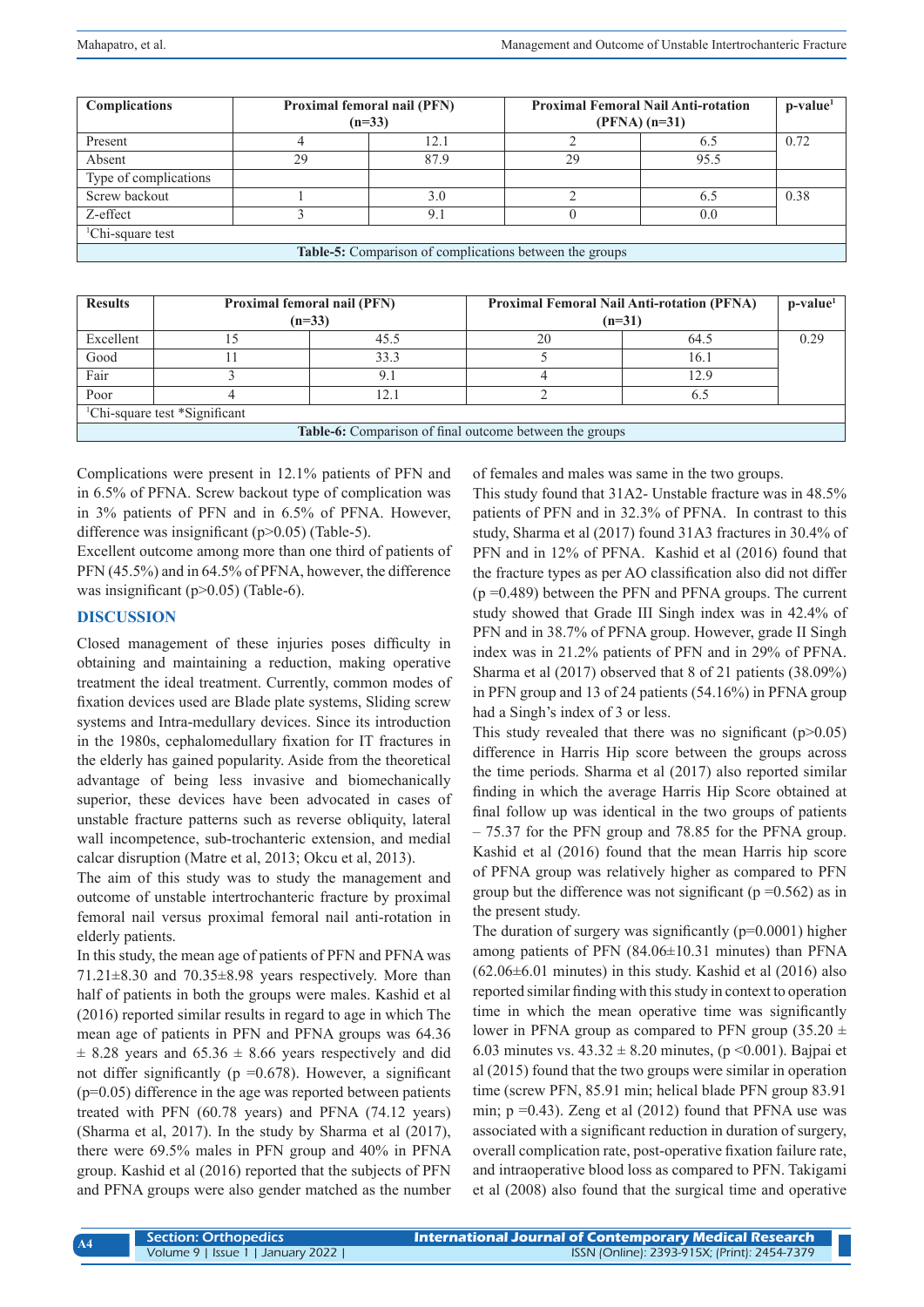blood loss were lower with the use of PFNA as compared to PFN.

This study found that complications were present in 12.1% patients of PFN and in 6.5% of PFNA. Screw backout type of complication was in 3% patients of PFN and in 6.5% of PFNA. Sharma et al (2017) reported higher complications in both PFN (34.7%) and PFNA (12%) than the present study. Bajpai et al (2015) reported that complication rate in both PFN and PFNA groups were not serious: 2 patients in screw proximal group had superficial wound infection which was managed with antibiotics; 1 patient in screw proximal nail group had persistent hip pain and was managed with analgesics and 1 patient in screw proximal nail group had shortening  $>1$  cm but  $< 2$  cm (1 cme1.8 cm); 1 patient in helical PFN group had superficial wound infection which was managed with antibiotics after culture and sensitivity. Sharma et al (2017) reported that screw back-out and Z-effect was in 28.4% and 14.2% patients of PFN respectively and both were nil in PFNA group. Kashid et al (2016) found that the incidence of cut out/z-effect and re-operation didn't differ significantly between PFN and PFNA groups  $(p=0.552)$ .

In the present study, excellent outcome among more than one third of patients of PFN (45.5%) and in 64.5% of PFNA, however, the difference was insignificant (p>0.05). In the study by Mohan et al (2016), in PFNA group, 45 cases (90%) showed excellent results, 5 cases(10%) showed good results, whereas in PFN group, 37cases (75%) showed excellent results, 8 cases (20%) showed good results and 3 cases (5%) showed poor results. Mora et al (2011) recommend PFNA for the treatment of trochanteric femoral fractures in the elderly as PFNA's blade demonstrated a lower incidence of cut out in their study. They argued that the blade improved fixation stability decreasing bone loss of the remaining bone stock, increased the contact area between implant and the femoral head and compacted the cancellous bone.

The prospective nature of the study and randomization of patients strengthened the study. However, the smaller sample size and shorter duration of follow-up are limiting factors.

# **CONCLUSION**

This study suggests that both PFN and PFNA perform well, showing equally good functional outcomes following fixation of unstable trochanteric fractures. PFNA offers no significant benefits over PFN in terms of post-operative complications.

# **REFERENCES**

- 1. Koval KJ, Aharonoff GB, Rokito AS, Lyon T, Zuckerman JD. Patients with femoral neck and intertrochanteric fractures: Are they the same? Clin Orthop.1996; 330:166-172
- 2. Babhulkar SS. Management of trochanteric Fractures. Indian J Orthop 2006; 40:210-8.
- 3. Petsatodis G, Maliogas G, Karikis J. External fixation for stable and unstable intertrochanteric fractures in patients older than 75 years of age: a prospective comparative study. J Orthop Trauma 2011; 25: 218-223.
- 4. Baumgaertner MR, Curtin SL, Lindskog DM.

Intramedullary versus extramedullary fixation for the treatment of intertrochanteric hip fractures.Clin Orthop. 1998; 348:87-94

- 5. Kulkarni GS, Limaye R, Kulkarni M, Kulkarni S. Intertrochanteric fractures. Indian J Orthop. 2006; 40:16–23.
- 6. Hohendorff B, Meyer P, Menezes D, Meier L, Elke R. [Treatment results and complications after PFN osteosynthesis] Unfallchirurg. 2005; 108:938. 940, 941- 46.
- 7. Kashid MR, Gogia T, Prabhakara A, Jafri MA, Shaktawat DS, Shinde G. Comparative study between proximal femoral nail and proximal femoral nail antirotation in management of unstable trochanteric fractures. Int J Res Orthop 2016; 2:354-8.
- 8. Raviraj A, Anand A, Chakravarthy M, Pai S. Proximal femoral nail antirotation (PFNA) for treatment of osteoporotic proximal femoral fractures. Eur J Orthop Surg Traumatol. 2012; 22:301–05.
- 9. Harris WH. Traumatic arthritis of hip after dislocation and acetabular fractures: Treatment by mold arthroplasty. An end-result study using a new method of result evaluation. J Bone Joint Surg Am. 1969;51-A: 737-755.
- 10. Singh M, Nagrath AR, Maini PS. Changes in trabecular pattern in the upper end of the femur as an index of osteoporosis. J Bone Joint Surg Am. 1970; 52:457–67.
- 11. Matre K, Vinje T, Havelin LI, Gjertsen JE, Furnes O, Espehaug B, Kjellevold SH, Fevang JM. TRIGEN INTERTAN intramedullary nail versus sliding hip screw: a prospective, randomized multicenter study on pain, function, and complications in 684 patients with an intertrochanteric or sub-trochanteric fracture and one year of follow-up. JBJS. 2013;95:200-8.
- 12. Okcu G, Ozkayin N, Okta C, Topcu I, Aktuglu K. Which implant is better for treating reverse obliquity fractures of the proximal femur: a standard or long nail? Clinical Orthopaedics and Related Research. 2013;471:2768-75.
- 13. Kashid MR, Gogia T, Prabhakara A, Jafri MA, Shaktawat DS, Shinde G. Comparative study between proximal femoral nail and proximal femoral nail antirotation in management of unstable trochanteric fractures. Int J Res Orthop 2016;2:354-8.
- 14. Sharma A, Mahajan A, John B. A Comparison of the Clinico-Radiological Outcomes with Proximal Femoral Nail (PFN) and Proximal Femoral Nail Antirotation (PFNA) in Fixation of Unstable Intertrochanteric Fractures. Journal of Clinical and Diagnostic Research. 2017; 11(7).
- 15. Bajpai J, Maheshwari R, Bajpai A, Saini S. Treatment options for unstable trochanteric fractures: Screw or helical proximal femoral nail. Chinese Journal of Traumatology 2015; 18: 342-346.
- 16. Zeng C, Wang YR, Wei J, Gao SG, Zhang FJ, Sun ZQ, et al. Treatment of trochanteric fractures with proximal femoral nail antirotation or dynamic hip screw systems: a meta-analysis. J Int Med Res. 2012;40:839-51.
- 17. Takigami I, Matsumoto K, Ohara A, Yamanaka K, Naganawa T, Ohashi M, et al. Treatment of trochanteric fractures with the proximal femoral nail antirotation (PFNA) nail system – report of early result. Bull NYU